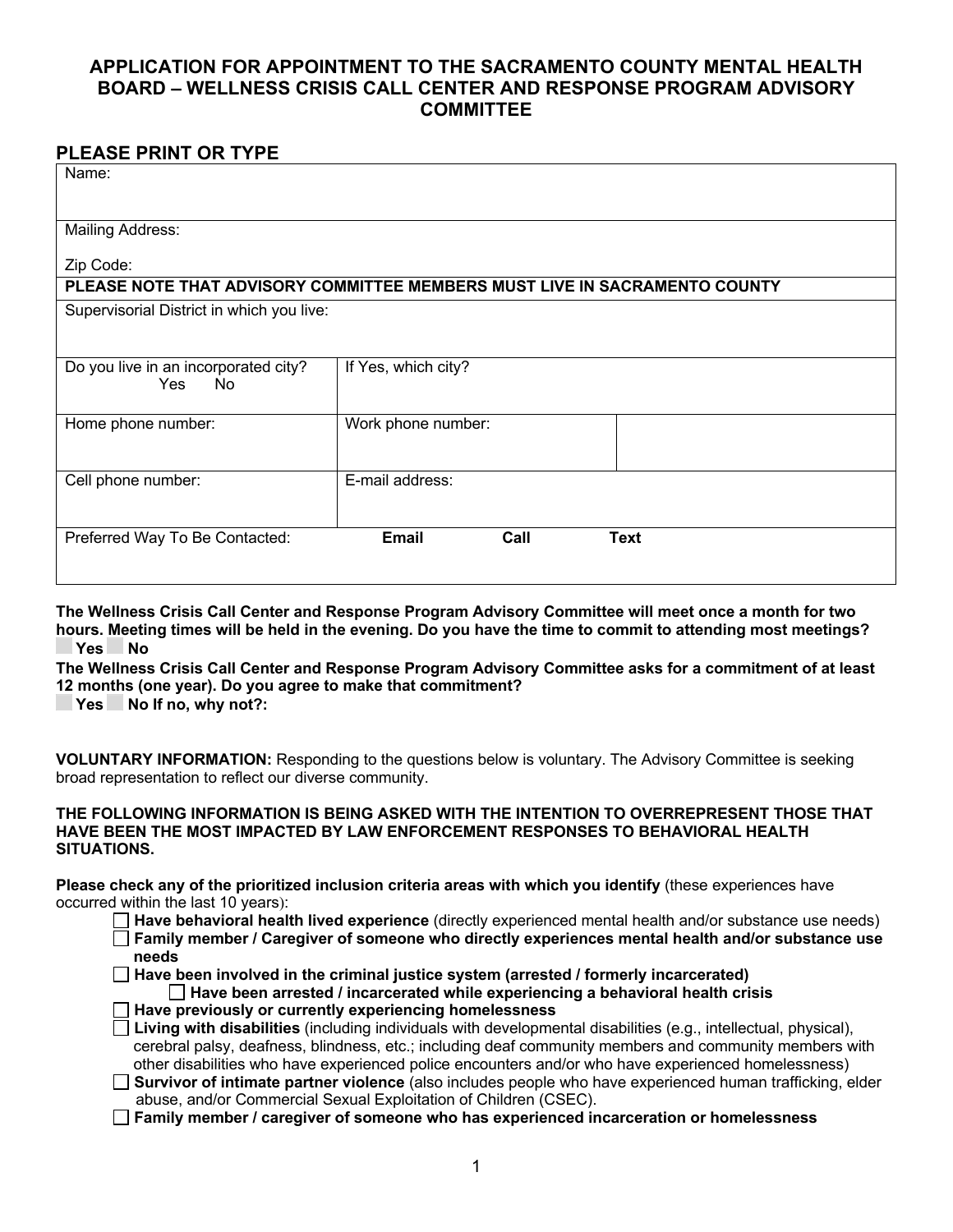**Consideration also given to the following experiences** (paid or volunteer) – please check all that apply:

- **Advocacy organizations** (e.g. related to homelessness, behavioral health, racial equity, and public health) Please describe:
- **Behavioral health provider** (e.g., psychiatrist, lead from respite center, provider that operates a support line, specialist in de-escalation) Please describe:
- **Alternative Crisis Services and Disaster Relief** Please describe:
- **Medical organization** (e.g., emergency department, or other point of entry into behavioral health services) Please describe:
- **Behavioral health policy or administration**
	- Please describe:  $\Box$

**Demographics & Backgrounds** – please check all that apply:

# **What Race/Ethnicity do you identify as?**

| Asian/Pacific Islander/Native Hawaiian                                                                                                                                                                                                                                        |  |
|-------------------------------------------------------------------------------------------------------------------------------------------------------------------------------------------------------------------------------------------------------------------------------|--|
| Black/African American/African descent                                                                                                                                                                                                                                        |  |
| Hispanic/Latina/o/x                                                                                                                                                                                                                                                           |  |
| Native American/Indigenous                                                                                                                                                                                                                                                    |  |
| White/Caucasian                                                                                                                                                                                                                                                               |  |
| Multiracial                                                                                                                                                                                                                                                                   |  |
|                                                                                                                                                                                                                                                                               |  |
| Prefer not to state                                                                                                                                                                                                                                                           |  |
| Youth Representatives (up to age26)<br>$\Box$ Youth with current or former experience in the foster care system<br>$\Box$ Older Adults (65 and up)                                                                                                                            |  |
| Male<br>Female<br>Transgender<br>Non-binary<br>Other gender identity (Please describe: example of the state of the state of the state of the state of the state of the state of the state of the state of the state of the state of the state of the state of the state of th |  |
| Lesbian<br>Gay<br><b>Bisexual</b><br>Queer                                                                                                                                                                                                                                    |  |
| Do you speak any language(s) in addition to English (please note this includes American Sign<br>Language)? If yes, what language(s):<br>No (English only) Yes: I also speak                                                                                                   |  |

**Are you currently, or have you ever, received any of the services listed below?** ⬜ **Yes** ⬜ **No**

• Substance Use Treatment • Probation Services • Domestic Violence Services • Child Protective Services (CPS) • Mental Health Services

| Are you currently, or have you ever, received any of the services listed below?                          | Yes No |
|----------------------------------------------------------------------------------------------------------|--------|
| • Headstart • Home Visitation Services • Child Care Benefits (Child Action) • Cash Aid (CalWORKs) • Food |        |
| Benefits (CalFresh) • Medical Benefits (Medi-Cal) • Birth & Beyond Family Resource Center Services       |        |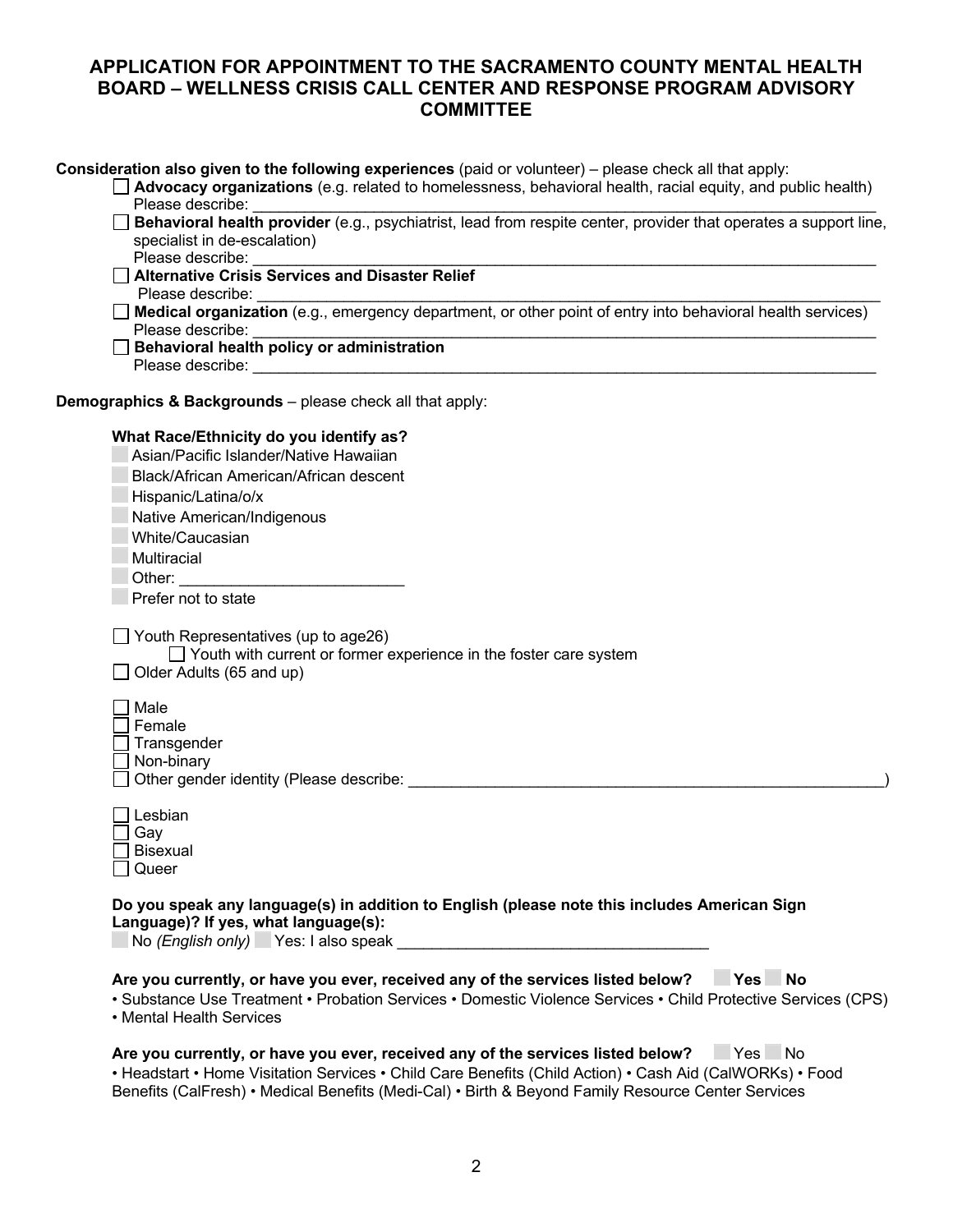In answering the following questions, identify the manner and extent of your experience. As applicable, provide any specific experience you may have related to being impacted by law enforcement responses to behavioral health situations, reducing disparities, and/or improving outcomes for individuals experiencing behavioral health crises. Attach additional pages if needed.

**Are you, or have you ever, been employed in the field of law enforcement or criminal justice (e.g., sheriff, police, probation, district attorney), including direct service and administrative roles? YES NO**

**If yes, please explain:**

**Do you have familial or intimate partnerships with anyone who is, or has ever, been employed in the field of law enforcement or criminal justice (e.g., sheriff, police, probation, district attorney), including direct service and administrative roles? YES NO**

**If yes, please explain:**

**Why do you want to serve on the Wellness Crisis Call Center and Response Program Advisory Board?**

**What are your goals for serving on the Wellness Crisis Call Center and Response Program Advisory Board?**

**What are your thoughts around equity/inclusion and how it applies to the work of this committee?** 

**Employment Experience:**